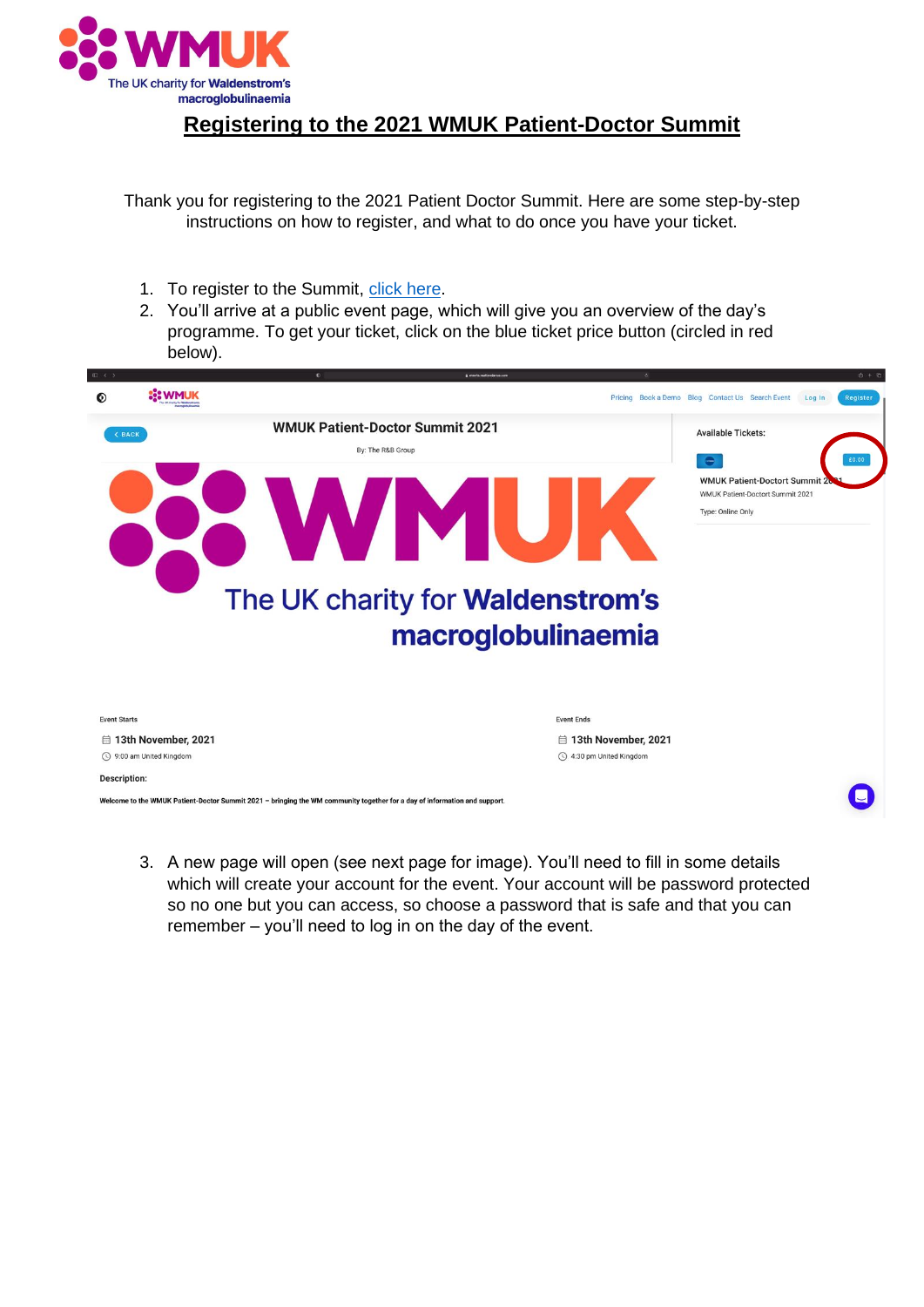

|  |                                                                                                                                                                                                                                                           |                    | a events reattendance.com                      |                                                  | $0 + 0$            |  |  |  |  |  |  |
|--|-----------------------------------------------------------------------------------------------------------------------------------------------------------------------------------------------------------------------------------------------------------|--------------------|------------------------------------------------|--------------------------------------------------|--------------------|--|--|--|--|--|--|
|  |                                                                                                                                                                                                                                                           |                    |                                                | Pricing Book a Demo Blog Contact Us Search Event | Register<br>Log In |  |  |  |  |  |  |
|  | <b>Event: WMUK Patient-Doctor Summit 2021</b>                                                                                                                                                                                                             |                    |                                                |                                                  |                    |  |  |  |  |  |  |
|  | Ticket: WMUK Patient-Doctort Summit 2021<br>Type: Virtual                                                                                                                                                                                                 |                    |                                                |                                                  |                    |  |  |  |  |  |  |
|  |                                                                                                                                                                                                                                                           |                    |                                                |                                                  |                    |  |  |  |  |  |  |
|  | Price: £0.00 + local tax if applicable *<br>Enter an Email Address and a Password to purchase this ticket. (Please note that local tax charges may apply and will be added at the checkout.)                                                              |                    |                                                |                                                  |                    |  |  |  |  |  |  |
|  |                                                                                                                                                                                                                                                           |                    |                                                |                                                  |                    |  |  |  |  |  |  |
|  |                                                                                                                                                                                                                                                           |                    |                                                |                                                  |                    |  |  |  |  |  |  |
|  | <b>SE WMUK</b><br>The UK charity for Waldenstrom's                                                                                                                                                                                                        |                    |                                                |                                                  |                    |  |  |  |  |  |  |
|  |                                                                                                                                                                                                                                                           |                    |                                                | Email                                            |                    |  |  |  |  |  |  |
|  |                                                                                                                                                                                                                                                           |                    |                                                | Enter Email Address                              |                    |  |  |  |  |  |  |
|  |                                                                                                                                                                                                                                                           |                    |                                                |                                                  |                    |  |  |  |  |  |  |
|  |                                                                                                                                                                                                                                                           |                    |                                                | <b>New Password</b>                              |                    |  |  |  |  |  |  |
|  |                                                                                                                                                                                                                                                           |                    |                                                | New Password                                     |                    |  |  |  |  |  |  |
|  |                                                                                                                                                                                                                                                           |                    |                                                |                                                  |                    |  |  |  |  |  |  |
|  |                                                                                                                                                                                                                                                           |                    |                                                | Confirm Password                                 |                    |  |  |  |  |  |  |
|  |                                                                                                                                                                                                                                                           |                    |                                                | Confirm Password                                 |                    |  |  |  |  |  |  |
|  |                                                                                                                                                                                                                                                           | macroglobulinaemia |                                                |                                                  |                    |  |  |  |  |  |  |
|  |                                                                                                                                                                                                                                                           |                    |                                                | Pay Now                                          |                    |  |  |  |  |  |  |
|  |                                                                                                                                                                                                                                                           |                    |                                                |                                                  |                    |  |  |  |  |  |  |
|  |                                                                                                                                                                                                                                                           |                    |                                                |                                                  |                    |  |  |  |  |  |  |
|  |                                                                                                                                                                                                                                                           |                    |                                                |                                                  |                    |  |  |  |  |  |  |
|  | <b>TERMS &amp; CONDITIONS</b><br><b>PRIVACY POLICY</b><br><b>CONTACT</b><br><b>BLOG</b><br><b>AFFILIATES</b><br>Reattendance Ltd - Registered Office: CS Innovation Centre, Mewburn Road, Banbury, England OX16 9PA - Registered Company Number: 08070386 |                    |                                                |                                                  |                    |  |  |  |  |  |  |
|  |                                                                                                                                                                                                                                                           |                    |                                                |                                                  |                    |  |  |  |  |  |  |
|  |                                                                                                                                                                                                                                                           |                    | @ 2021 Reattendance Serving The Event Industry |                                                  |                    |  |  |  |  |  |  |
|  |                                                                                                                                                                                                                                                           |                    |                                                |                                                  |                    |  |  |  |  |  |  |

4. Click the 'Pay Now' button. **Tickets are free of charge**. You will get the following screen:

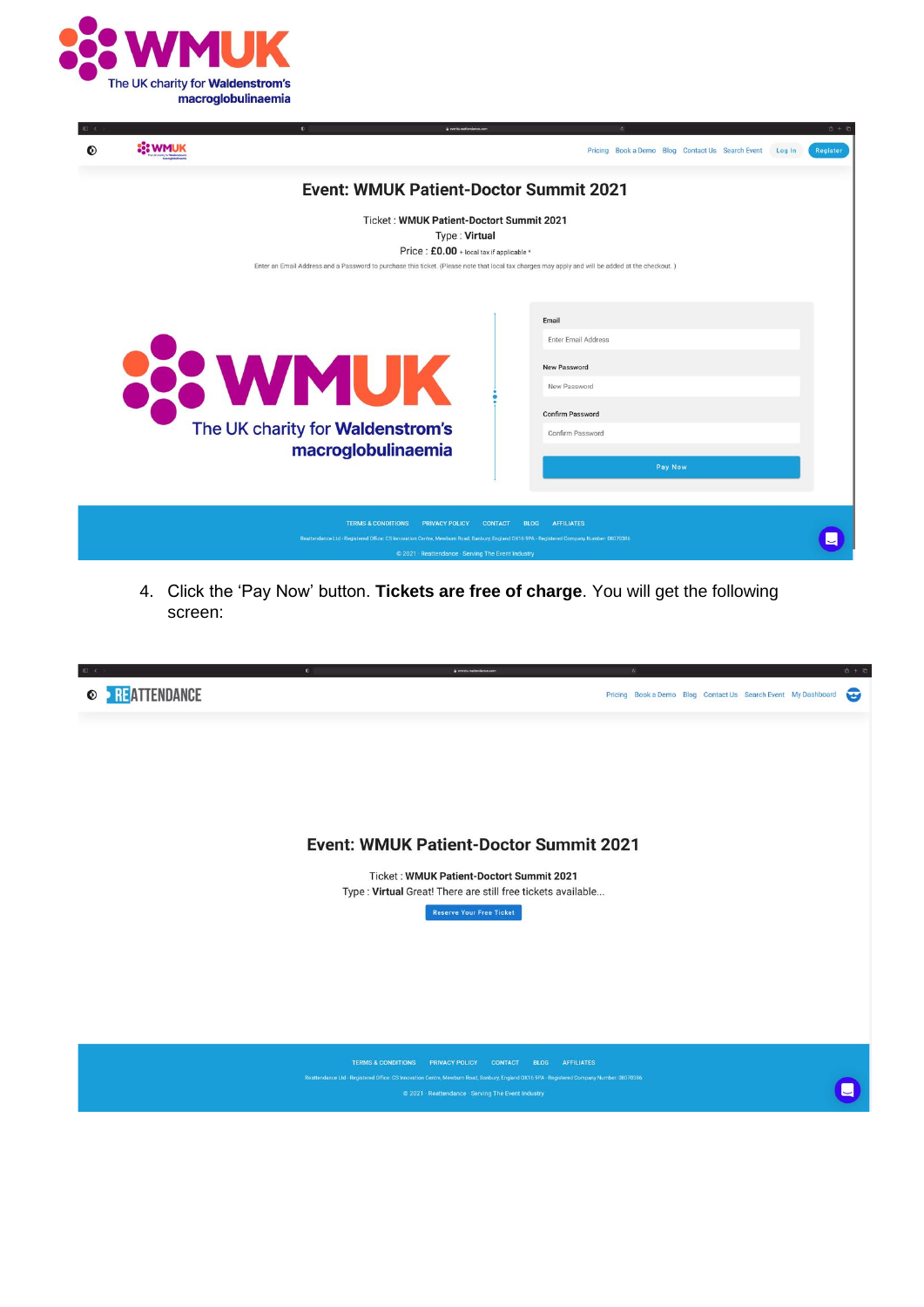

5. Click the 'Reserve your Free Ticket' button. A pop-up message (see below) will confirm that your free ticket has been successfully purchased.

| <b>Purchase Complete</b>                                                 |
|--------------------------------------------------------------------------|
| Thank you!<br>day was toppedid                                           |
| Congratulations you now have a ticket to WMUK Patient-Doctor Summit 2021 |
| <b>Visit Event</b>                                                       |

- 6. You have now reserved your ticket. Now click the 'Visit Event' button (circled in red above).
- 7. Click 'Let's Get You Set Up!' (circled red below)

| <b>Welcome to Reattendance!</b> |  |  |  |  |  |  |  |
|---------------------------------|--|--|--|--|--|--|--|
| <b>ENEATTENDANCE</b>            |  |  |  |  |  |  |  |
| Let's Get You Set Up!           |  |  |  |  |  |  |  |

8. Please provide your first and last names, and where your nearest city is so that the times of events will be displayed in your local time . If you are in the UK, please choose London.

| <b>Add User Details</b> |                                                                                     |  | Timezone setup                                                                                                                                                                  |                                                                            |                 |  |
|-------------------------|-------------------------------------------------------------------------------------|--|---------------------------------------------------------------------------------------------------------------------------------------------------------------------------------|----------------------------------------------------------------------------|-----------------|--|
|                         | Enter your first name and last name<br>Adding first name and last name is mandatory |  | <b>Set Your Timezone</b><br>Choose your nearest city by clicking in the box below. This will then ensure your schedule is adjusted so you see<br>everything in your local time. |                                                                            |                 |  |
|                         | <b>Next Step</b>                                                                    |  |                                                                                                                                                                                 | london<br>London x<br>$\triangle$<br>London<br>S United Kingdom UTC +01:00 | $\times$ $\sim$ |  |